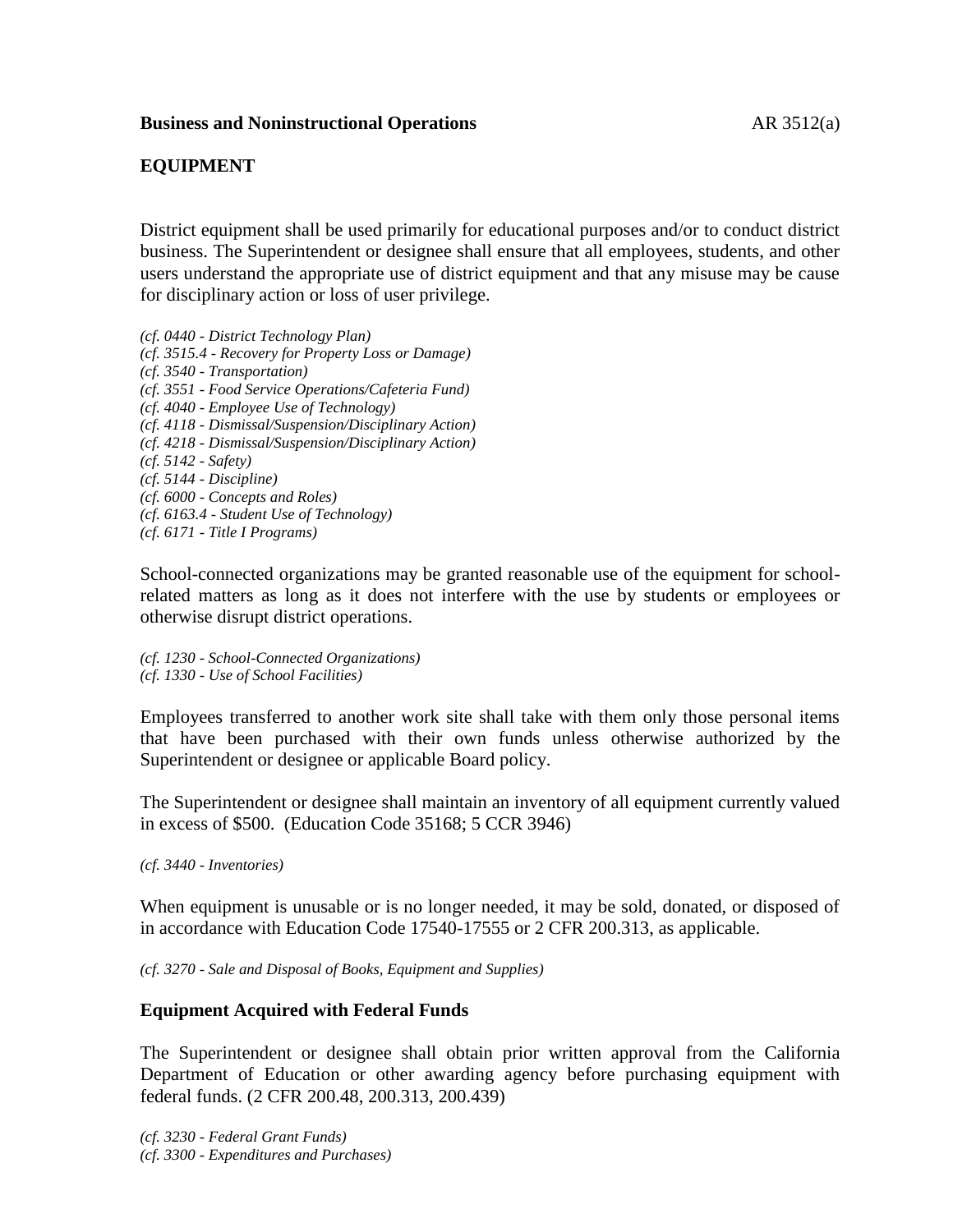### **EQUIPMENT** (continued)

All equipment purchased for federal programs funded through the consolidated application pursuant to Education Code 64000-64001 shall be labeled with the name of the project, identification number, and name of the district. (2 CFR 200.313; 5 CCR 3946)

For any equipment acquired in whole or in part with federal funds, the Superintendent or designee shall develop adequate maintenance procedures to keep the property in good condition. He/she shall also develop adequate safeguards to prevent loss, damage, or theft of the property and shall investigate any loss, damage, or theft. (2 CFR 200.313)

*(cf. 3530 - Risk Management/Insurance) (cf. 4156.3/4256.3/4356.3 - Employee Property Reimbursement)*

Equipment purchased for use in a federal program shall be used in that program as long as needed, whether or not the program continues to be supported by federal funds. The equipment may be used in other activities currently or previously supported by a federal agency when such use does not interfere with the work on the project or program for which it was originally acquired or when use of the equipment is no longer needed for the original program. (2 CFR 200.313)

*Legal Reference: (see next page)*